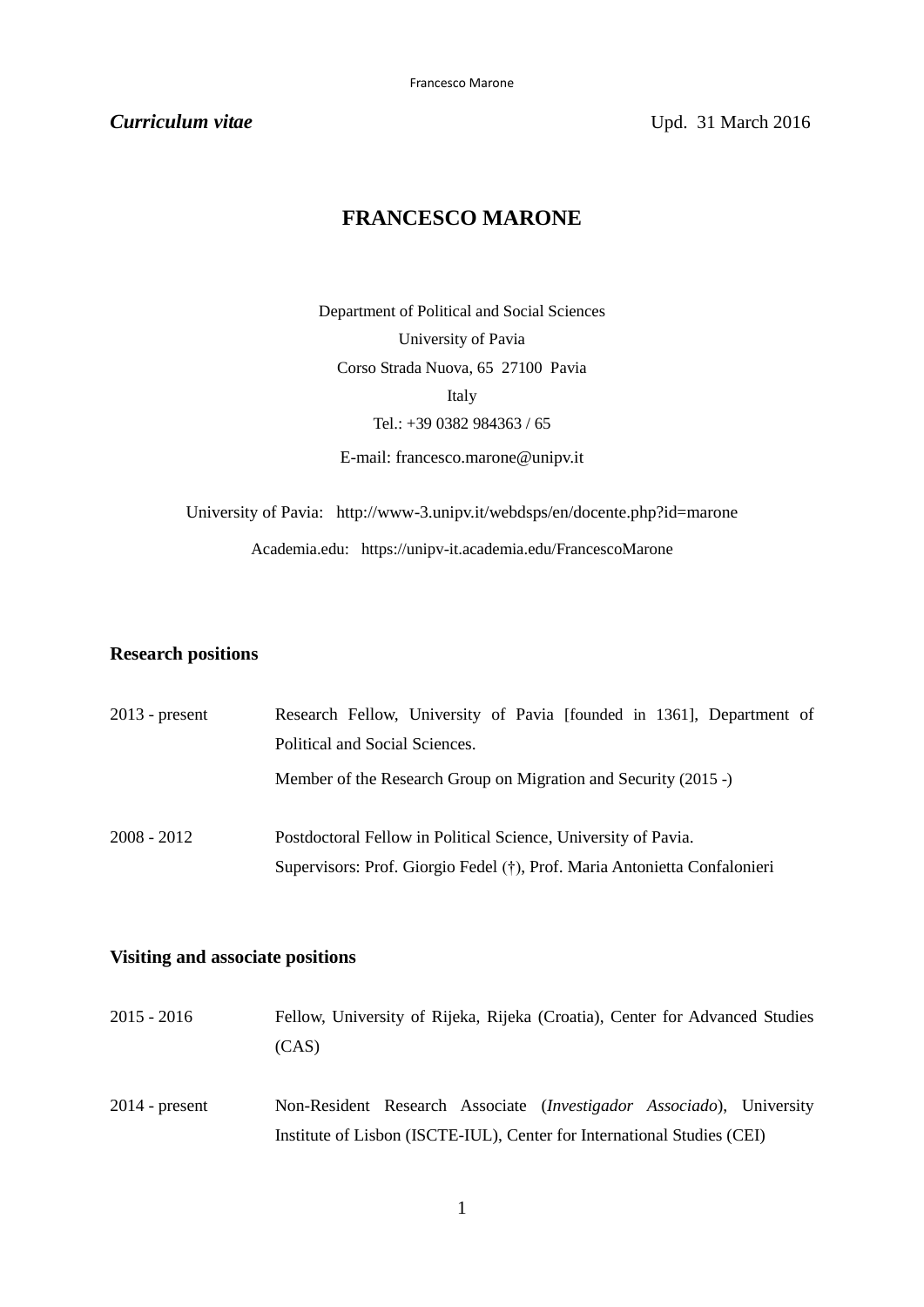| 2010          | Visiting Postdoctoral Researcher, Hebrew University of Jerusalem, Jerusalem<br>(Israel), Department of International Relations. |
|---------------|---------------------------------------------------------------------------------------------------------------------------------|
| $2009 - 2010$ | Visiting Fellow, Aberystwyth University, Wales (UK), Department of<br>International Politics.                                   |
|               | Convenor of the Research Group on Terrorism and Political Violence                                                              |

# **Education**

| 2008        | Ph.D. in Political Science from the University of Pavia.                                                                                                                                                                                                                            |
|-------------|-------------------------------------------------------------------------------------------------------------------------------------------------------------------------------------------------------------------------------------------------------------------------------------|
|             | Dissertation title: "The Politics of Suicide Attacks: The Palestinian Case".                                                                                                                                                                                                        |
|             | Supervisor: Prof. Franco Goio, (University of Trieste, Italy)                                                                                                                                                                                                                       |
| 2004        | Advanced degree in Social Sciences summa cum laude from the Institute for                                                                                                                                                                                                           |
|             | Advanced Study (IUSS), Pavia, 1999-2004                                                                                                                                                                                                                                             |
| 2004        | "Laurea quadriennale" [BA+MA, four-year degree] in Political Sciences<br>summa cum laude from the University of Pavia.<br>Thesis title: "The Theory of Trust in Anthony Giddens".<br>Supervisor: Prof. Antonio Mutti. Co-supervisors: Prof. Michele Rostan, Prof.<br>Leonardo Parri |
| 1999 - 2004 | Student of Almo Collegio Borromeo in Pavia [College founded in 1561 by St.<br>Charles Borromeo]                                                                                                                                                                                     |

### **Main research interests**

Security Studies Terrorism and Counter-terrorism Radicalisation and political extremism Secret organisations International migration and security Crisis management Italian politics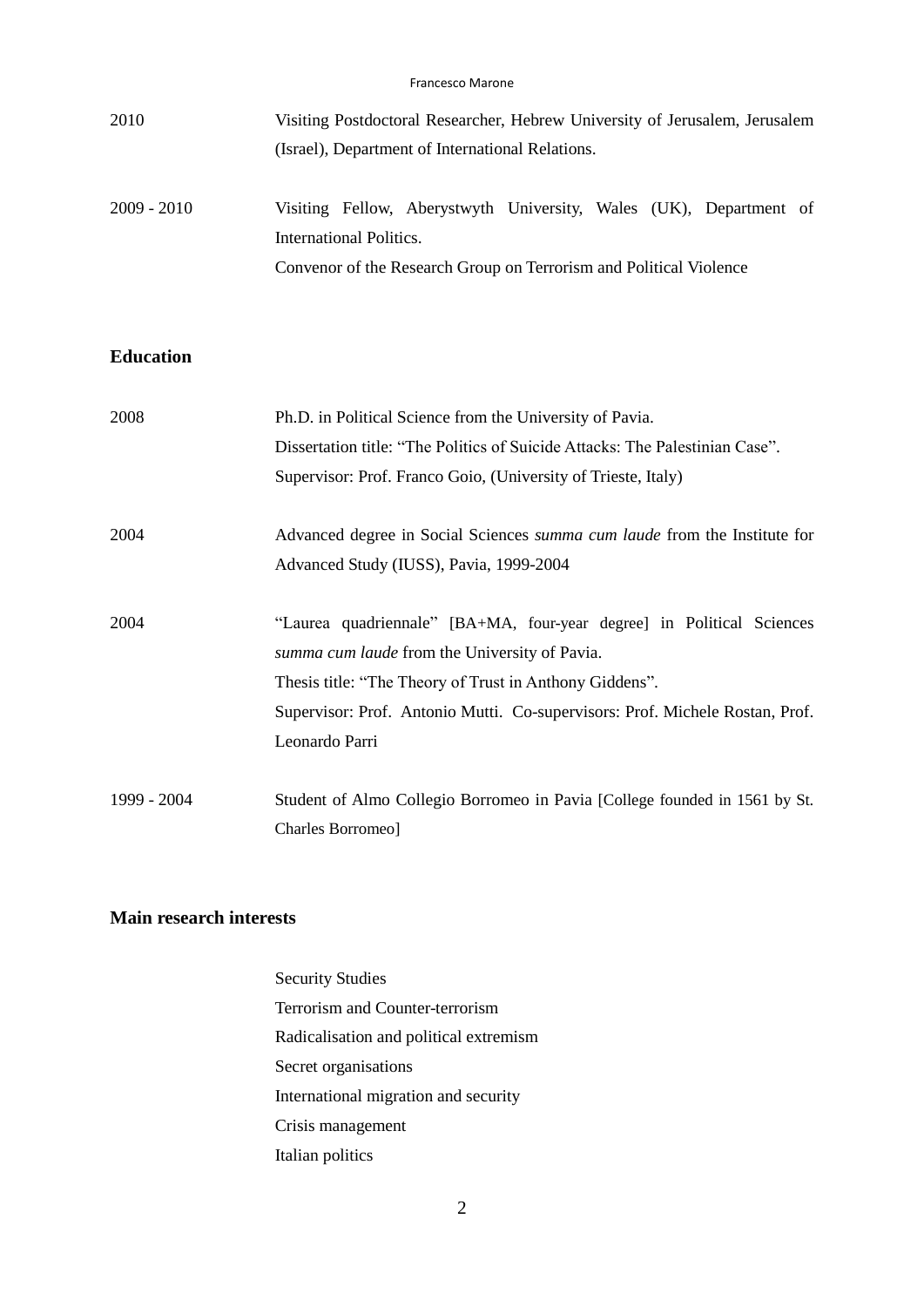#### Francesco Marone

# **Publications**

| 2014 | (with L. Canale, P. Franzosi and E. Salvati) Against Europe: The Challenge of<br><i>Euroscepticism</i> , Preface by G. Civati, Novi Ligure: Epoké (in Italian, pp. 180)<br>(ISBN-13: 978-88-98014-39-2) |
|------|---------------------------------------------------------------------------------------------------------------------------------------------------------------------------------------------------------|
| 2013 | The Politics of Suicide Terrorism, Soveria Mannelli: Rubbettino (in Italian, pp.<br>336) (ISBN-13: 978-88-498-3940-1)                                                                                   |
|      | <b>Journal Articles</b>                                                                                                                                                                                 |
| 2016 | Italian Jihadists in Syria and Iraq, in «Journal of Terrorism Research», Vol. 7,<br>No. 1, pp. 20-35 (ISSN: 2049-7040)                                                                                  |
| 2015 | The Rise of Insurrectionary Anarchist Terrorism in Italy, in «Dynamics of<br>Asymmetric Conflict», Vol. 8, No. 3, pp. 194-215 (ISSN: 1746-7586 Print)                                                   |
| 2015 | (with P. Franzosi and E. Salvati) Populism and Euroscepticism in the Italian<br><i>Five Star Movement</i> , in «The International Spectator», Vol. 50, No. 2, pp. 109-<br>124                           |
| 2015 | The New Face of Jihadist Terrorism in Europe, in «Il Mulino», Vol. 64, No. 2,<br>pp. 293-302 (in Italian) (ISSN: 0027-3120)                                                                             |
| 2014 | An Army of Roses: Female Participation in Suicide Terrorism, in «Prospettiva<br>Persona», Vol. 23, n. 89-90, pp. 71-81 (in Italian) (ISSN: 1126-5191)                                                   |
| 2014 | The Social Organisation of Secrecy in Terrorist Groups, in «Rassegna Italiana<br>di Sociologia», Vol. 55, No. 2, pp. 303-334 (in Italian) (ISSN: 0486-0349)                                             |
| 2014 | A Profile of the Informal Anarchist Federation in Italy, in «CTC Sentinel»<br>[Combating Terrorism Center (CTC), West Point, US], Vol. 7, Issue 3, pp. 21-<br>25                                        |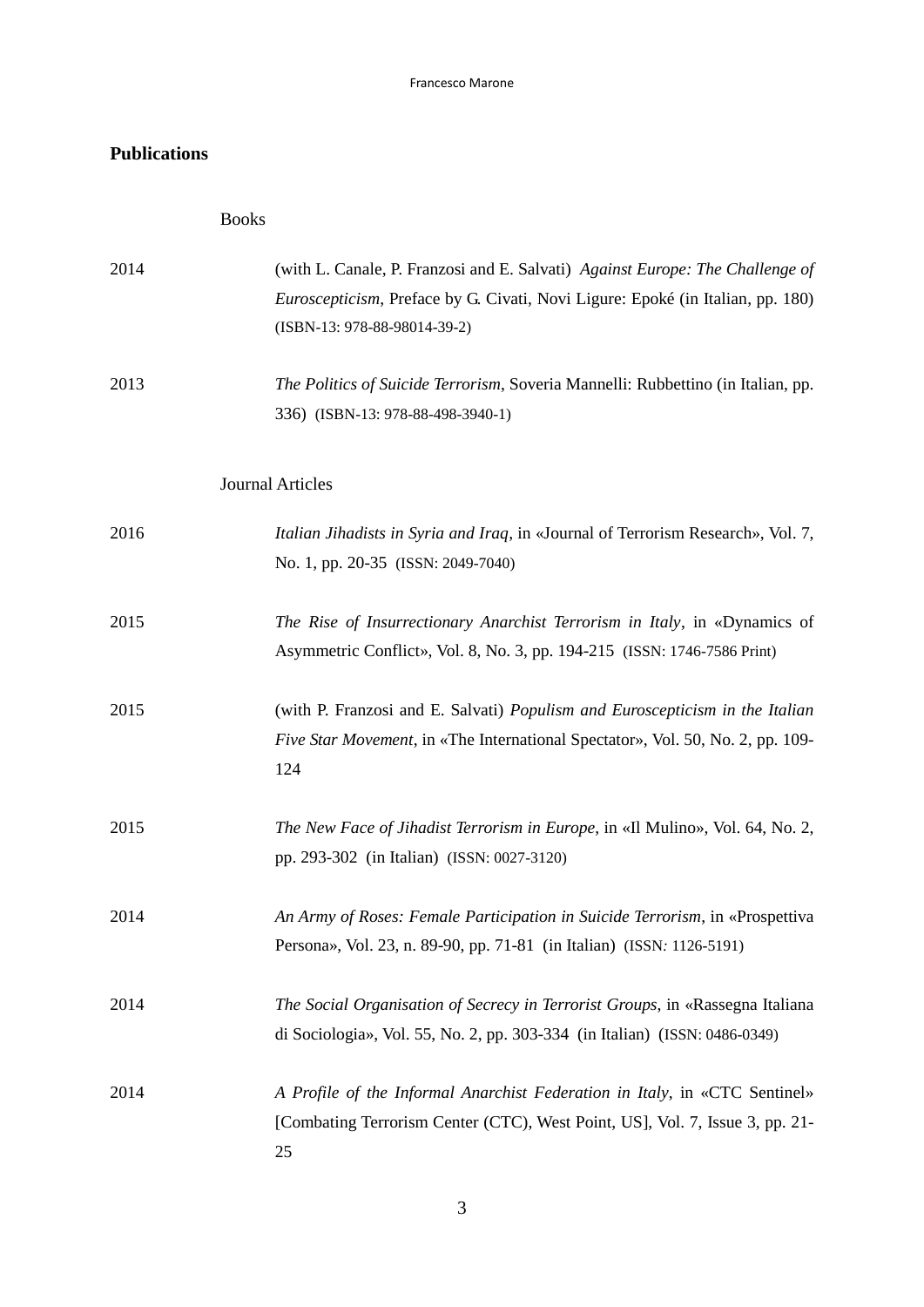|--|

- 2011 *A Multidisciplinary Perspective on International Terrorism*, in «Quaderni di Scienza politica», Vol. 18, No. 2, pp. 319-337 (in Italian) (ISSN: 1124-7959)
- 2008 *Suicide Terrorism in the Palestinian Case: An Empirical Analysis (1993- 2005)*, in «Quaderni di Scienza politica», Vol. 15, No. 2, pp. 207-249 (in Italian) (ISSN: 1124-7959)

#### Book Chapters

- (2016) *Italy*, in Scott N. Romaniuk et al. (eds), *The Palgrave Handbook of Global Counterterrorism Studies*, Basingstoke: Palgrave Macmillan, forthcoming
- 2015 *Modernity and Tradition in the Propaganda of the "Islamic State" (IS)*, in P. Scotto di Castelbianco (ed.), *LeggIntelligence*, Preface by Ambassador Giampiero Massolo, Rome: Presidenza del Consiglio dei Ministri - Sistema di informazione per la sicurezza della Repubblica, pp. 148-163 (in Italian)
- 2014 *The Advance of Eurosceptical Parties*, in L. Canale *et al.*, *Against Europe: The Challenge of Euroscepticism*, Preface by G. Civati, Novi Ligure: Epoké, pp. 78-122 (in Italian) (ISBN-13: 978-88-98014-39-2)
- 2013 *Self-Sacrifice and Martyrdom in Terrorism: Political and Religious Motives*, in R. Hefner and J. Hutchinson (eds), *Religions in Movement: The Local and the Global in Contemporary Faith Traditions*, London - New York: Routledge, pp. 132-147 + bibliography (ISBN-13: 978-0-415-81875-9)
- 2010 *Suicide Attacks and Domestic Competition: Palestine 1993-2005*, in S. Costalli and F. N. Moro (eds), *The War in the State. Forms of Violence in Contemporary Intrastate Conflicts*, Milan: Vita e Pensiero (Catholic University Press), pp. 181-208 (in Italian) (ISBN-13: 978-88-343-1929-1)

### Analyses and reports

(2016) *Italy's Jihadist Foreign Fighters in the Syrian Civil War*, research paper, forthcoming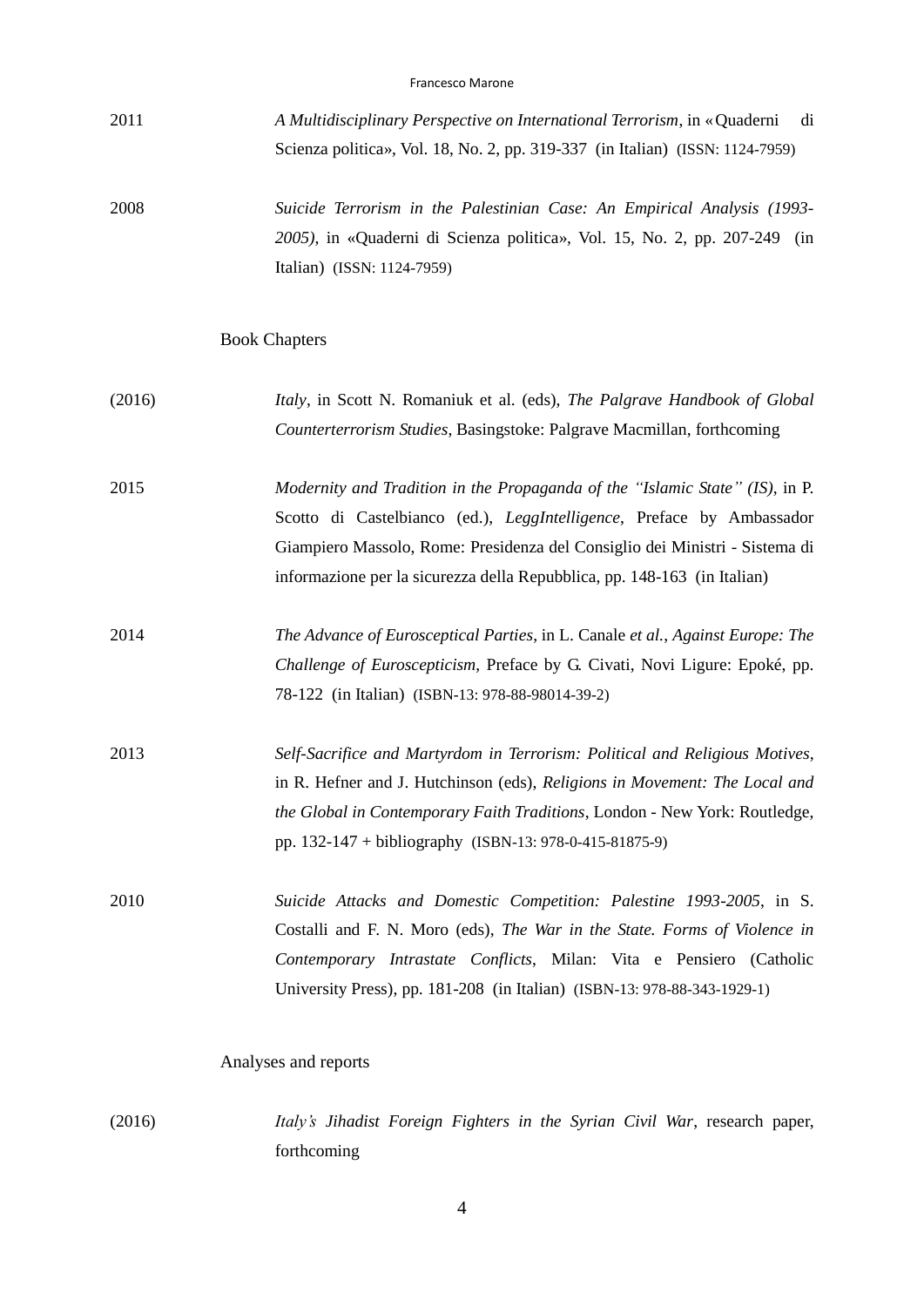#### Francesco Marone

| 2016   | Terrorism and migration: High alert, low risk, 17 March, Commentary, Milan,<br>Istituto per gli Studi di Politica Internazionale (ISPI) (in Italian) |
|--------|------------------------------------------------------------------------------------------------------------------------------------------------------|
|        |                                                                                                                                                      |
| 2016   | Arab Springs: foreign fighters, an unexpected legacy, 11 February,                                                                                   |
|        | Commentary, Milan, ISPI (in Italian)                                                                                                                 |
| 2015   | Modernity and Tradition in the Propaganda of the "Islamic State" (IS), in                                                                            |
|        | Sicurezza Nazionale [official website of Italy's intelligence system]<br>(in                                                                         |
|        | Italian)                                                                                                                                             |
|        | http://www.sicurezzanazionale.gov.it/sisr.nsf/approfondimenti/modernita-e-tradizione-<br>nella-propaganda-di-is.html                                 |
| 2012   | The London Olympics and the threat of terrorism, Commentary, Milan, ISPI,                                                                            |
|        | July (in Italian)                                                                                                                                    |
| 2011   | Ten Years Later: September 11 and the Intelligence Failure, Analysis No. 67,                                                                         |
|        | Milan, ISPI (in Italian)                                                                                                                             |
| 2010   | Decapitating Terrorism: The Effectiveness of Targeted Operations, Analysis                                                                           |
|        | No. 16, Milan, ISPI (in Italian)                                                                                                                     |
|        | <b>Book Reviews</b>                                                                                                                                  |
| (2016) | Review of G. Ramsay, Jihadi Culture on the World Wide Web, London -                                                                                  |
|        | New York: Bloomsbury, 2013, in «Political Studies Review», Vol. 14, No.                                                                              |
|        | 2, forthcoming (ISSN: 1478-9302)                                                                                                                     |
| (2016) | Review of L. Marchi Balossi-Restelli et al. (eds), Italy's Foreign Policy in                                                                         |
|        | the Twenty-first Century: A Contested Nature?, London - New York:                                                                                    |
|        | Routledge, 2014, in «Political Studies Review», Vol. 14, No. 2,                                                                                      |
|        | forthcoming (ISSN: 1478-9302)                                                                                                                        |
| 2015   | Review of George Kassimeris, <i>Inside Greek Terrorism</i> , London: Hurst, 2013,                                                                    |
|        | in «Political Studies Review», Vol. 13, No. 2, pp. 303-304 (ISSN: 1478-9302)                                                                         |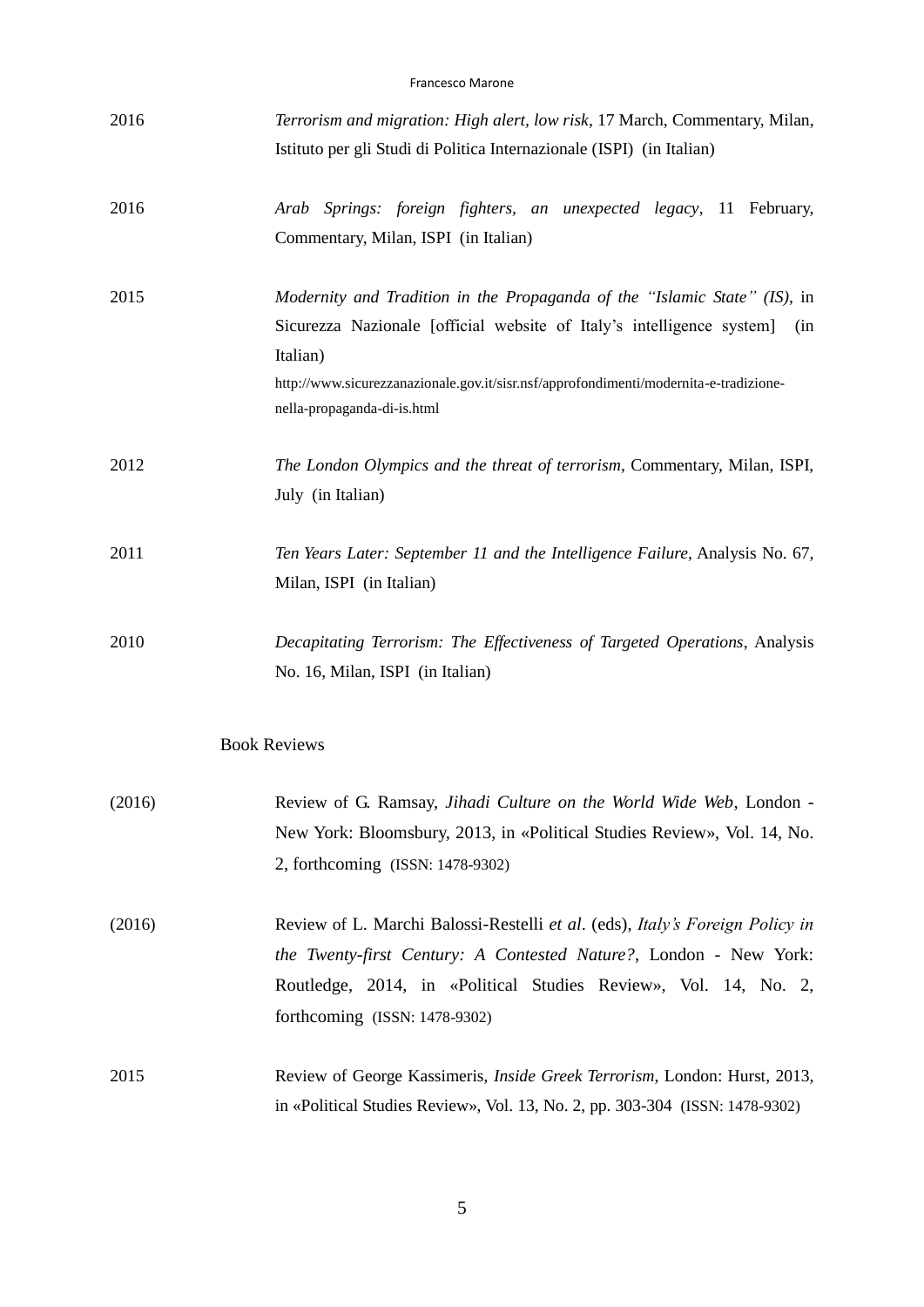| 2014 | Review of Jacob N. Shapiro, <i>The Terrorist's Dilemma: Managing Violent</i> |
|------|------------------------------------------------------------------------------|
|      | Covert Organizations, Princeton, NJ: Princeton University Press, 2013, in    |
|      | «Terrorism and Political Violence», Vol. 26, No. 3, pp. 553-556 (ISSN 0954-  |
|      | 6553)                                                                        |

- 2014 Review of Caroline Goerzig, *Talking to Terrorists: Concessions and the Renunciation of Violence*, London - New York: Routledge, 2010, in «Political Studies Review», Vol. 12, No. 2, pp. 302-303 (ISSN: 1478-9302)
- 2013 Review of Assaf Moghadam and Brian Fishman (eds), *Fault Lines in Global Jihad: Organizational, Strategic and Ideological Fissures*, London - New York: Routledge, 2011, in «Political Studies Review», Vol. 11, No. 2, pp. 256- 257 (ISSN: 1478-9302)
- 2012 Review of Rod Hague and Martin Harrop, *Manuale di Scienza Politica*, Italian edition, Milan: McGraw-Hill, 2011, in «Il Politico», Vol. LXXVII, n. 1, pp. 182-185 (ISSN: 0032-325x)
- 2010 Review of Alan B. Krueger, *What Makes a Terrorist: Economics and the Roots of Terrorism*, Princeton, N. J. - Oxford: Princeton University Press, 2007, in «Rassegna Italiana di Sociologia», Vol. 51, No. 3, pp. 519-522 (in Italian) (ISSN: 0486-0349)
- 2010 Review of Sergio Della Pergola, *Israele e Palestina: la forza dei numeri. Il conflitto mediorientale fra demografia e politica*, Bologna: Il Mulino, 2007, in «Rivista Internazionale di Scienze Sociali», Vol. 118, No. 2, pp. 275-277 (in English) (ISSN: 0035-676X)
- 2008 Review of Domenico Tosini, *Terrorismo e antiterrorismo nel XXI secolo*, Roma - Bari: Laterza, 2007, in «Rivista Italiana di Scienza Politica», Vol. 38, No. 2, pp. 328-330 (in Italian) (ISSN: 0048-8402)

Op-ed pieces and articles without peer review

2015 *The Two Faces of the Jihadist Threat*, in «Il Mulino» online, 22 April 2015 (in Italian)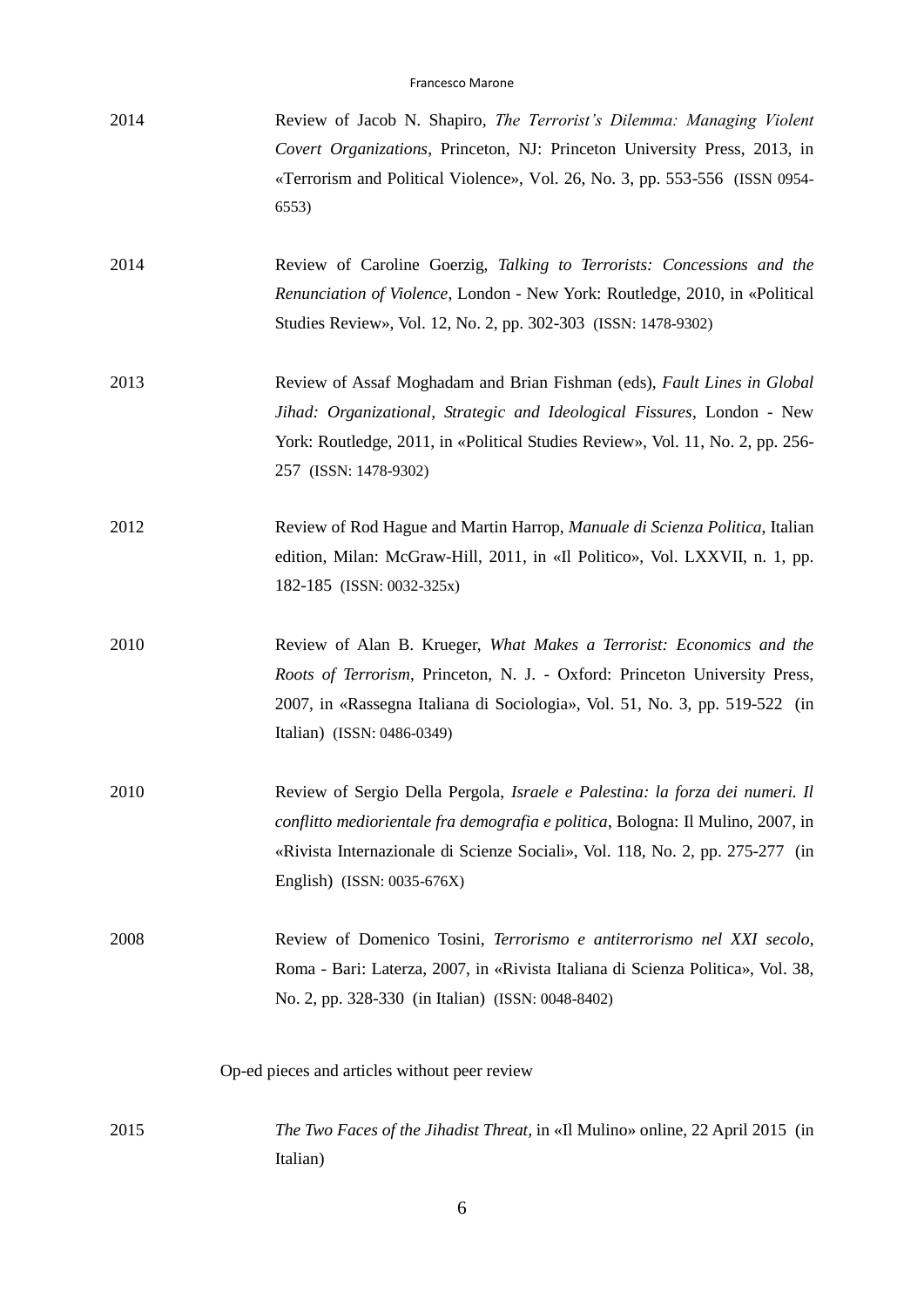| 2011 | Breivik: The Terrorist from the "Perfect country", in «AffarInternazionali:                                                             |
|------|-----------------------------------------------------------------------------------------------------------------------------------------|
|      | Rivista online di politica, strategia e economia», Rome, Istituto di Affari                                                             |
|      | Internazionali (IAI), 25 July (in Italian)                                                                                              |
| 2011 | Al-Qaida after Bin Laden, in «AffarInternazionali: Rivista online di politica,<br>strategia e economia», Rome, IAI, 23 May (in Italian) |
|      |                                                                                                                                         |
| 2011 | Fundamentalist threat in the Palestinian Territories, in «AffarInternazionali:                                                          |
|      | Rivista online di politica, strategia e economia», Rome, IAI, 29 April (in                                                              |
|      | Italian)                                                                                                                                |
| 2010 | Terrorism between alarm and alarmism, in «AffarInternazionali: Rivista                                                                  |
|      | online di politica, strategia e economia», Rome, IAI, 18 October (in Italian)                                                           |
|      | In progress                                                                                                                             |
|      |                                                                                                                                         |
|      | The Threat of Foreign Fighters: The Case of Italy                                                                                       |
|      | The Propaganda Campaign of the "Islamic State" in the West                                                                              |
|      | The Motivations of Suicide Bombers: Revisiting an "Enigma"                                                                              |
|      | All's Well That Ends Well: Lessons from Italy's Counterterrorism Strategy                                                               |
|      | against Left-Wing Terrorism                                                                                                             |
|      | The Goals of Terrorism: A Classification                                                                                                |
|      | Terror Scenes: The Geography and Strategy of Palestinian Suicide Attacks                                                                |
|      | The Effectiveness of Assassinations against Terrorist Leaders                                                                           |
|      | Strategic Surprises and Intelligence Failures: 9/11 Revisited                                                                           |

*The Problem of Secrecy in Terrorist Organisations*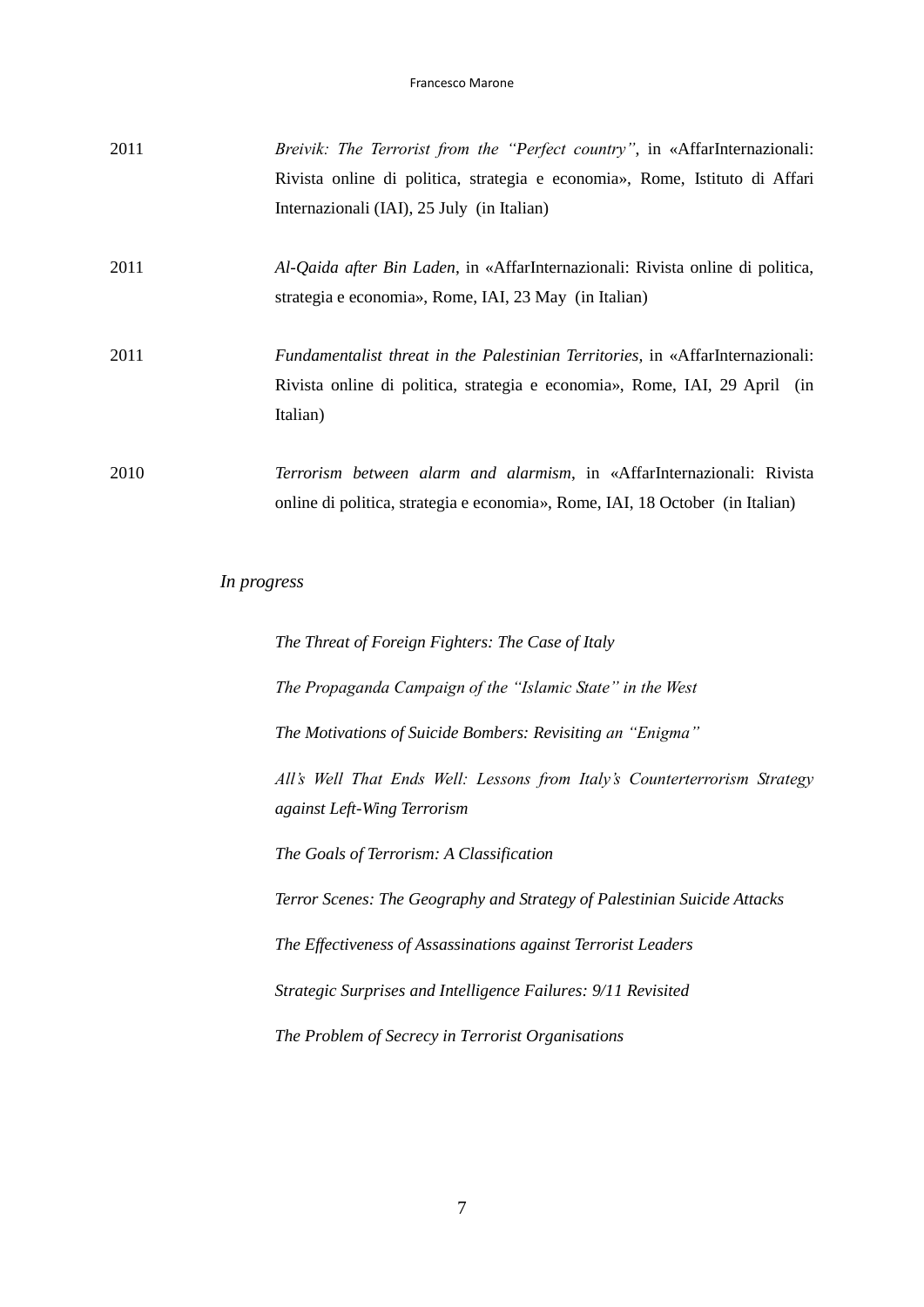### **Teaching experience**

| $2014$ - present | Adjunct Professor in International Relations and Diplomacy, University      |
|------------------|-----------------------------------------------------------------------------|
|                  | Institute Umanitaria - Ciels, Milan                                         |
| $2008$ - present | Teaching Assistant in Political Science, Department of Political and Social |
|                  | Sciences, University of Pavia.                                              |
|                  | Involvement in undergraduate and graduate supervision                       |

### **Conferences and seminars**

2006 - present Participation in conferences and seminars:

- Hebrew University of Jerusalem, Israel
- University of Essex, UK
- Aberystwyth University, UK
- Dublin City University (DCU), Ireland
- University of Antwerp, Belgium
- Università of Belgrade, Serbia
- University of Rijeka, Croatia
- Università of Turin, Italy
- Università of Rome 'La Sapienza', Italy
- Università of Florence, Italy
- Università of Turin, Italy
- Università of Palermo, Italy
- Università of Trieste, Italy
- 'Guido Carli' LUISS University, Rome, Italy
- IUAV University of Venice, Italy
- Roma Tre University, Italy
- University of Pavia, Italy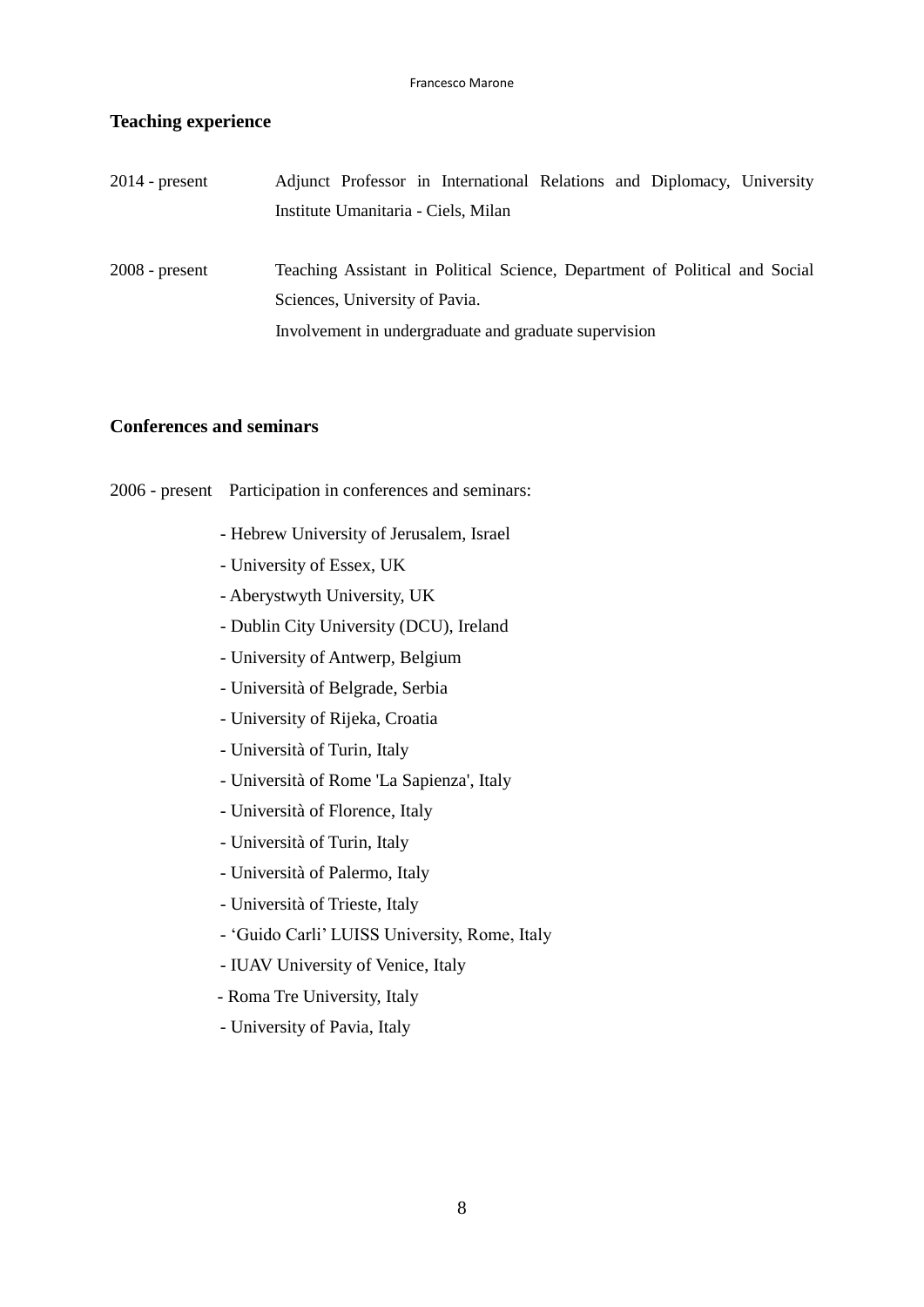### **Participation in collective research projects**

2008 - present Participation in several collaborative research projects in the Social Sciences financed by the Italian Ministry of Education, University and Research (PRIN: Research Programme of Relevant National Interest), the University of Pavia (University Strategic Project; FAR: University Research Fund), and other institutions and research centres

# **Organisational responsibilities**

| $2008$ - present | Organisational tasks and responsibilities for the Department of Political and |
|------------------|-------------------------------------------------------------------------------|
|                  | Social Sciences, University of Pavia                                          |

### **Scientific affiliations**

| $2006 - oggi$ | Member of the European Consortium for Political Research (ECPR)       |  |  |  |  |  |
|---------------|-----------------------------------------------------------------------|--|--|--|--|--|
|               | - Member of the Standing Group on Organised Crime (2015 -)            |  |  |  |  |  |
|               | - Member of the Standing Group on Political Violence (2015 -)         |  |  |  |  |  |
|               | - Member of the Standing Group on Southern European Politics (2015 -) |  |  |  |  |  |
|               | - Member of the Standing Group on International Relations (2014 -)    |  |  |  |  |  |
|               | - Member of the Standing Group on Religion and Politics (2009 -)      |  |  |  |  |  |
|               | - Member of the Standing Groups on Security Issues (2008 -)           |  |  |  |  |  |
|               | - Member of the Standing Group on Extremism and Democracy (2006-)     |  |  |  |  |  |
| $2005 - oggi$ | Socio della Società Italiana di Scienza Politica (SISP)               |  |  |  |  |  |
|               | - Member of the Standing Group "Politics and religion" (2010 -)       |  |  |  |  |  |
|               | - Member of the Standing Group "International Relations" (2008 -)     |  |  |  |  |  |

### **Fellowships, Grants and Awards**

| $2015 - 2016$ | Research Fellowship, University of Rijeka, Rijeka (Croatia), Center for |  |  |  |  |
|---------------|-------------------------------------------------------------------------|--|--|--|--|
|               | Advanced Studies (CAS)                                                  |  |  |  |  |